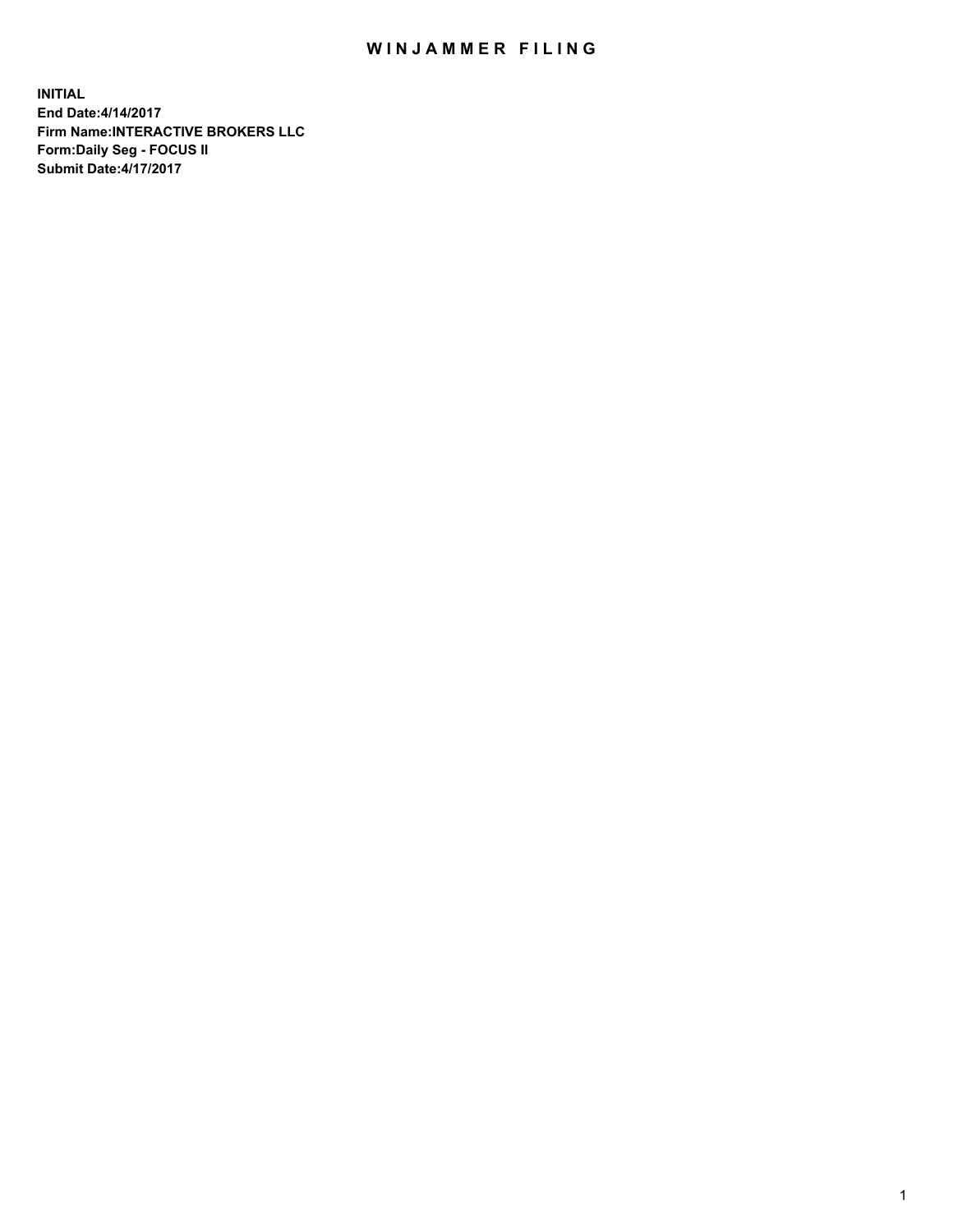## **INITIAL End Date:4/14/2017 Firm Name:INTERACTIVE BROKERS LLC Form:Daily Seg - FOCUS II Submit Date:4/17/2017 Daily Segregation - Cover Page**

| Name of Company<br><b>Contact Name</b><br><b>Contact Phone Number</b><br><b>Contact Email Address</b>                                                                                                                                                                                                                          | <b>INTERACTIVE BROKERS LLC</b><br><b>James Menicucci</b><br>203-618-8085<br>jmenicucci@interactivebrokers.c<br>om |
|--------------------------------------------------------------------------------------------------------------------------------------------------------------------------------------------------------------------------------------------------------------------------------------------------------------------------------|-------------------------------------------------------------------------------------------------------------------|
| FCM's Customer Segregated Funds Residual Interest Target (choose one):<br>a. Minimum dollar amount: ; or<br>b. Minimum percentage of customer segregated funds required:%; or<br>c. Dollar amount range between: and; or<br>d. Percentage range of customer segregated funds required between:% and%.                          | $\overline{\mathbf{0}}$<br>0<br>155,000,000 245,000,000<br>0 <sub>0</sub>                                         |
| FCM's Customer Secured Amount Funds Residual Interest Target (choose one):<br>a. Minimum dollar amount: ; or<br>b. Minimum percentage of customer secured funds required:%; or<br>c. Dollar amount range between: and; or<br>d. Percentage range of customer secured funds required between: % and %.                          | $\overline{\mathbf{0}}$<br>0<br>80,000,000 120,000,000<br>0 <sub>0</sub>                                          |
| FCM's Cleared Swaps Customer Collateral Residual Interest Target (choose one):<br>a. Minimum dollar amount: ; or<br>b. Minimum percentage of cleared swaps customer collateral required:% ; or<br>c. Dollar amount range between: and; or<br>d. Percentage range of cleared swaps customer collateral required between:% and%. | $\overline{\mathbf{0}}$<br>$\overline{\mathbf{0}}$<br>0 <sub>0</sub><br><u>00</u>                                 |

Attach supporting documents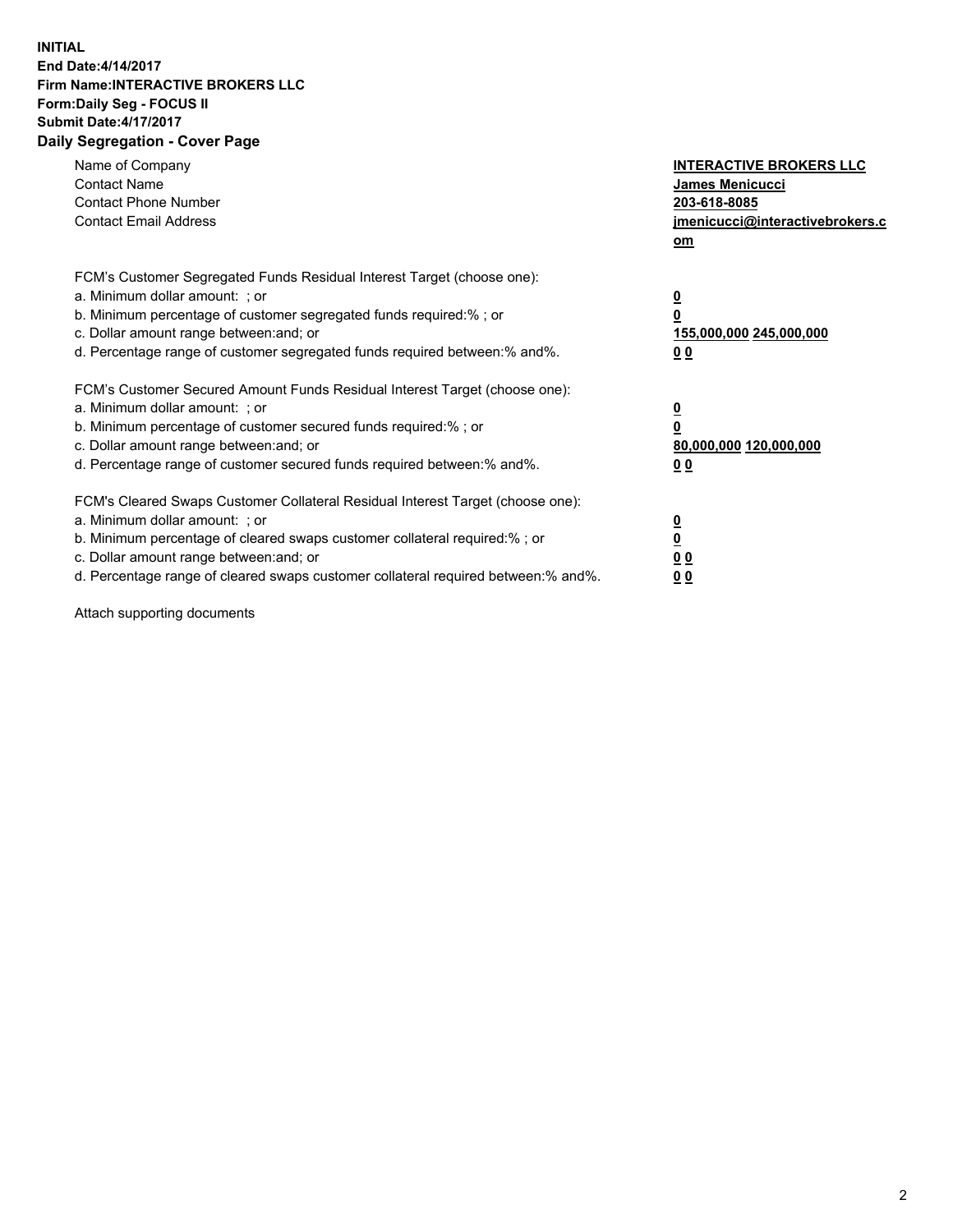## **INITIAL End Date:4/14/2017 Firm Name:INTERACTIVE BROKERS LLC Form:Daily Seg - FOCUS II Submit Date:4/17/2017 Daily Segregation - Secured Amounts**

|     | <b>Pany Ovgrogation Coodrog</b> / 11110an1                                                  |                                  |
|-----|---------------------------------------------------------------------------------------------|----------------------------------|
|     | Foreign Futures and Foreign Options Secured Amounts                                         |                                  |
|     | Amount required to be set aside pursuant to law, rule or regulation of a foreign            | $0$ [7305]                       |
|     | government or a rule of a self-regulatory organization authorized thereunder                |                                  |
| 1.  | Net ledger balance - Foreign Futures and Foreign Option Trading - All Customers             |                                  |
|     | A. Cash                                                                                     | 376,670,708 [7315]               |
|     | B. Securities (at market)                                                                   | $0$ [7317]                       |
| 2.  | Net unrealized profit (loss) in open futures contracts traded on a foreign board of trade   | -14,805,947 [7325]               |
| 3.  | Exchange traded options                                                                     |                                  |
|     | a. Market value of open option contracts purchased on a foreign board of trade              | 46,766 [7335]                    |
|     | b. Market value of open contracts granted (sold) on a foreign board of trade                | -27,869 [7337]                   |
| 4.  | Net equity (deficit) (add lines 1.2. and 3.)                                                | 361,883,658 [7345]               |
| 5.  | Account liquidating to a deficit and account with a debit balances - gross amount           | 72,109 [7351]                    |
|     | Less: amount offset by customer owned securities                                            | 0 [7352] 72,109 [7354]           |
| 6.  | Amount required to be set aside as the secured amount - Net Liquidating Equity              | 361,955,767 [7355]               |
|     | Method (add lines 4 and 5)                                                                  |                                  |
| 7.  | Greater of amount required to be set aside pursuant to foreign jurisdiction (above) or line | 361,955,767 [7360]               |
|     | 6.                                                                                          |                                  |
|     | FUNDS DEPOSITED IN SEPARATE REGULATION 30.7 ACCOUNTS                                        |                                  |
| 1.  | Cash in banks                                                                               |                                  |
|     | A. Banks located in the United States                                                       | $0$ [7500]                       |
|     | B. Other banks qualified under Regulation 30.7                                              | 0 [7520] 0 [7530]                |
| 2.  | Securities                                                                                  |                                  |
|     | A. In safekeeping with banks located in the United States                                   | 417,835,110 [7540]               |
|     | B. In safekeeping with other banks qualified under Regulation 30.7                          | 0 [7560] 417,835,110 [7570]      |
| 3.  | Equities with registered futures commission merchants                                       |                                  |
|     | A. Cash                                                                                     | $0$ [7580]                       |
|     | <b>B.</b> Securities                                                                        | $0$ [7590]                       |
|     | C. Unrealized gain (loss) on open futures contracts                                         | $0$ [7600]                       |
|     | D. Value of long option contracts                                                           | $0$ [7610]                       |
|     | E. Value of short option contracts                                                          | 0 [7615] 0 [7620]                |
| 4.  | Amounts held by clearing organizations of foreign boards of trade                           |                                  |
|     | A. Cash                                                                                     | $0$ [7640]                       |
|     | <b>B.</b> Securities                                                                        | $0$ [7650]                       |
|     | C. Amount due to (from) clearing organization - daily variation                             | $0$ [7660]                       |
|     | D. Value of long option contracts                                                           | $0$ [7670]                       |
|     | E. Value of short option contracts                                                          | 0 [7675] 0 [7680]                |
| 5.  | Amounts held by members of foreign boards of trade                                          |                                  |
|     | A. Cash                                                                                     | 85,930,649 [7700]                |
|     | <b>B.</b> Securities                                                                        | $0$ [7710]                       |
|     | C. Unrealized gain (loss) on open futures contracts                                         | -9,280,752 [7720]                |
|     | D. Value of long option contracts                                                           | 46,766 [7730]                    |
|     | E. Value of short option contracts                                                          | -27,869 [7735] 76,668,794 [7740] |
| 6.  | Amounts with other depositories designated by a foreign board of trade                      | $0$ [7760]                       |
| 7.  | Segregated funds on hand                                                                    | $0$ [7765]                       |
| 8.  | Total funds in separate section 30.7 accounts                                               | 494,503,904 [7770]               |
| 9.  | Excess (deficiency) Set Aside for Secured Amount (subtract line 7 Secured Statement         | 132,548,137 [7380]               |
|     | Page 1 from Line 8)                                                                         |                                  |
| 10. | Management Target Amount for Excess funds in separate section 30.7 accounts                 | 80,000,000 [7780]                |
| 11. | Excess (deficiency) funds in separate 30.7 accounts over (under) Management Target          | 52,548,137 [7785]                |
|     |                                                                                             |                                  |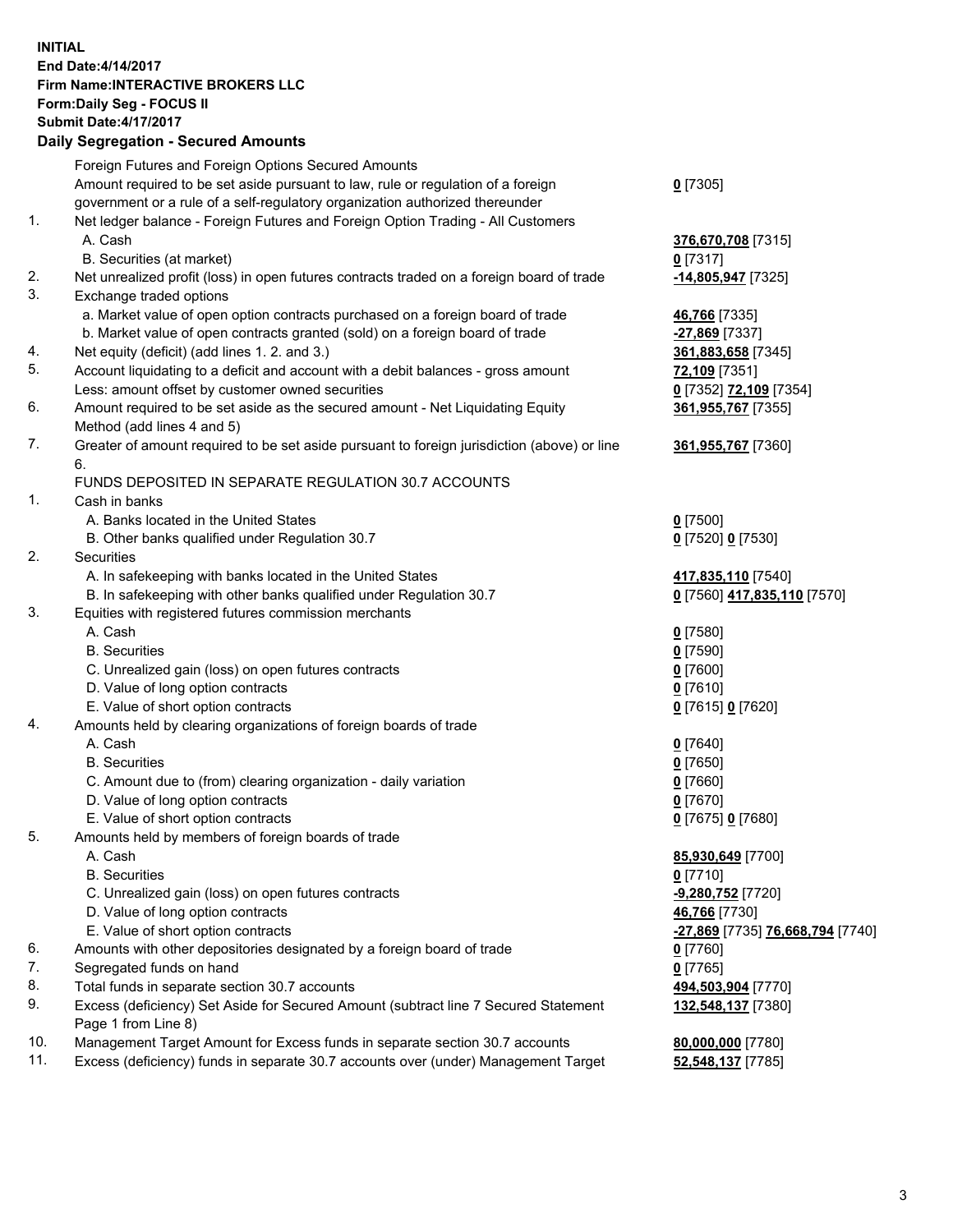**INITIAL End Date:4/14/2017 Firm Name:INTERACTIVE BROKERS LLC Form:Daily Seg - FOCUS II Submit Date:4/17/2017 Daily Segregation - Segregation Statement** SEGREGATION REQUIREMENTS(Section 4d(2) of the CEAct) 1. Net ledger balance A. Cash **3,376,684,281** [7010] B. Securities (at market) **0** [7020] 2. Net unrealized profit (loss) in open futures contracts traded on a contract market **40,163,818** [7030] 3. Exchange traded options A. Add market value of open option contracts purchased on a contract market **148,622,459** [7032] B. Deduct market value of open option contracts granted (sold) on a contract market **-252,511,447** [7033] 4. Net equity (deficit) (add lines 1, 2 and 3) **3,312,959,111** [7040] 5. Accounts liquidating to a deficit and accounts with debit balances - gross amount **138,191** [7045] Less: amount offset by customer securities **0** [7047] **138,191** [7050] 6. Amount required to be segregated (add lines 4 and 5) **3,313,097,302** [7060] FUNDS IN SEGREGATED ACCOUNTS 7. Deposited in segregated funds bank accounts A. Cash **125,049,845** [7070] B. Securities representing investments of customers' funds (at market) **2,180,117,050** [7080] C. Securities held for particular customers or option customers in lieu of cash (at market) **0** [7090] 8. Margins on deposit with derivatives clearing organizations of contract markets A. Cash **17,968,118** [7100] B. Securities representing investments of customers' funds (at market) **1,378,735,618** [7110] C. Securities held for particular customers or option customers in lieu of cash (at market) **0** [7120] 9. Net settlement from (to) derivatives clearing organizations of contract markets **1,338,122** [7130] 10. Exchange traded options A. Value of open long option contracts **148,607,911** [7132] B. Value of open short option contracts **-252,508,899** [7133] 11. Net equities with other FCMs A. Net liquidating equity **0** [7140] B. Securities representing investments of customers' funds (at market) **0** [7160] C. Securities held for particular customers or option customers in lieu of cash (at market) **0** [7170] 12. Segregated funds on hand **0** [7150] 13. Total amount in segregation (add lines 7 through 12) **3,599,307,765** [7180] 14. Excess (deficiency) funds in segregation (subtract line 6 from line 13) **286,210,463** [7190] 15. Management Target Amount for Excess funds in segregation **155,000,000** [7194]

16. Excess (deficiency) funds in segregation over (under) Management Target Amount Excess

**131,210,463** [7198]